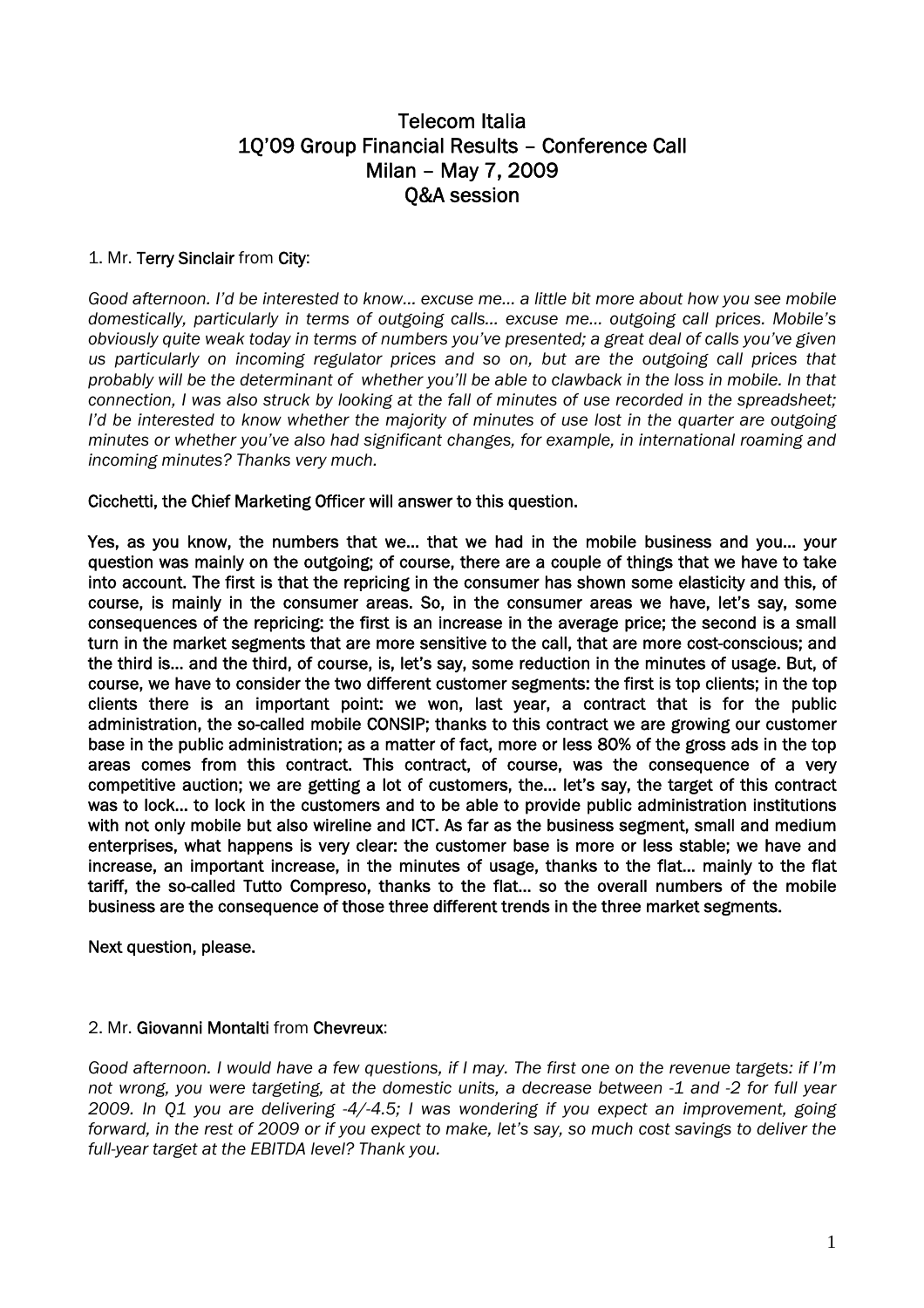Yes. As we announced at the introduction of the 2009-2011 industrial plan in London, as you may remember, the group is focused on protecting profitability, generating cash-flow, deleveraging… I mean, the main target that I said is that we want to squeeze out more cash for every unit of revenues that we generate. And Telecom Italia has demonstrated to be flexible enough to preserve these targets over and beyond the top line trend. This doesn't mean that we don't look at the top line trend, but, given the present circumstances, we really want to be on top of the.. of what we really can control in terms of… of costs. Of course, as Mr. Cicchetti just said, there is… there are customers that are showing in the present circumstances very great attention to the degree and to the level of telecommunications spending and, as in the past, we shall try to maximize our customer base spending, but it's difficult to see how much the customer base is sensitive to… in the present circumstances, not in general, what we've seen is that the psychology of customers is changing in certain segments, in the business segment they are, of course, more cost-conscious, where we… I mean, everybody's doing as we're doing, and they're cutting costs, so in order to lock in customers in the segment, we are providing more favorable contracts to them; with repricing, as Oscar Cicchetti said, we have had more turn in the EU segment, which is more price-sensitive, so all in all, I mean, as I said, we are focusing on… our priority… on profitability and generating cash. Top line we're looking at, but it's not… it's not something that we can totally control. In April we have seen some signs of recovery; I mean, the situation has not… is not turning around, of course, but we have seen a slowdown of the fall in the general economy, but there are signs that things are improving. So, together with the problems that we had in the reorganization, I think that over the next quarters we'll see improvements.

*Sorry, can I ask a follow-up?* 

…

*Hello? Can you hear me?* 

### Yes, please.

*Okay. Thanks. But looking at the synergies, in slide 16 of your presentation, of Mr. Bernabè's presentation, it seems to me that you are including in the cost cutting also, let's say, the overall decline of the cost base at the domestic unit, so not just the savings. My understanding of your savings, the ones that you announced at the plan in December, was that, I mean, there were some savings from some particular actions, in particular if I look at the presentation of December, for the network savings you were targeting some actions like side sharing, fiber back calling sharing, evaluation of further network sharing and so on… contract optimization and so on. It seems to me that in the savings from the… let's say 500 million savings targeted for the three-year period, these savings were not including the decline of the interconnection cost that, I mean, is something linked with the volumes going down and with the tariff that is going down. In the calculation that you are making now, I mean, to compare the results of Q1 with the full-year targets, it seems that you are including everything. So I just wanted to better understand how to match these two kinds of cost aggregates.* 

#### No, I'm sorry, it's not… I think that you're mistaken on this, because all our cost saving programs are exactly on track, as is shown on table 10 of Mr. Patuano's presentation, and of course we… there are interconnection cost declines, but simply because the revenues are declining. So…

*Però… sorry to interrupt you. Sorry to interrupt you. I fully understand that. I mean, interconnection cost is going down and you're selling money. That's clear. But, I mean, to compare the results of Q1, the savings in terms of cost that you're delivering in Q1, with your full-year targets you're including everything? All…The entire decline of the cost base in Q1? And you're comparing this with your full-year target of savings? But it seems to me that the savings that you were targeting in full*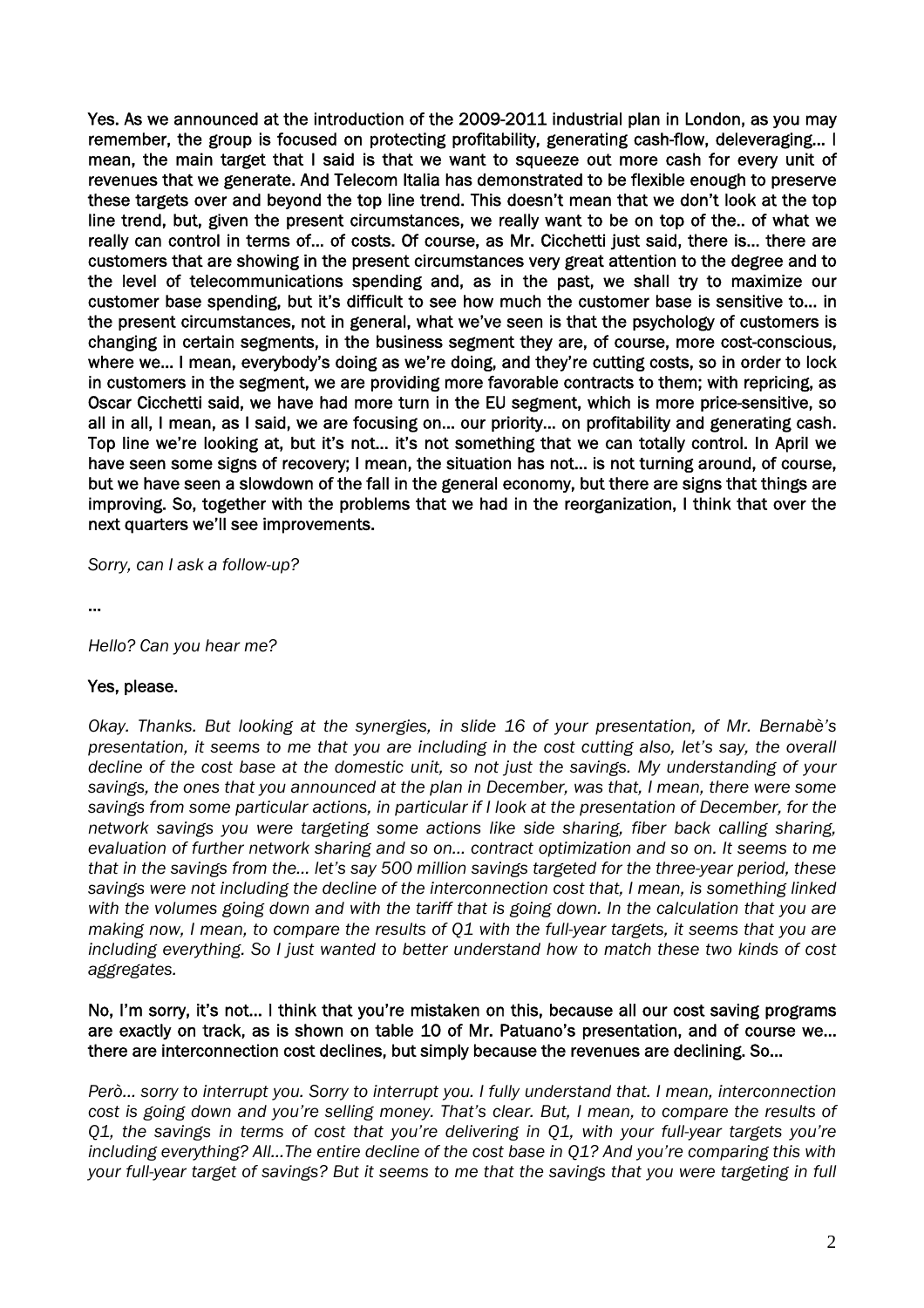*year were not including also the decline in interconnection cost that was, let's say, an inertial trend, a natural trend compared to volumes…* 

### No.

*… and to price. So, we have to assume that the savings you announced are including also the interconnection cost decline that is, let's say, a physiological trend. We have to assume this now.* 

No, no, no. I'm sorry, I'm sorry, I think we should not be mistaken. I'll ask Marco Patuano to go through the table again and to explain exactly what has happened. Because it's not like you said.

### *Okay. Thank you.*

Okay. If you move to page 10 of my presentation, you see that efficiency is 218 million euros. If you take growth, which has a negative -51, so this definition of growth can be misleading, we will find another one for the next presentation, but it's exactly the same one we used in London, so we left the same name. But, in any case, the sum of 218 and 51, which is 269, is exactly the total domestic cash cost reduction we have in first quarter. Now, what's efficiency and what's growth? The -51 of the growth is lower than 0 exactly because there are 70 million euros of interconnection costs… of interconnection cost savings that drive the total growth to a negative number. So, the costs devoted to the growth… so, there is an effort, as I told you, we are investing on quality, we are investing on customer care, we are investing in order to make our company more… more interesting for customers and those extra costs have been offset by the -70 of the interconnection costs. I'll give you another example. Personnel HR, personnel costs; if you look at page 11, you see that our total personnel costs increased by 17 million euros, which is: 21 million euros is the effect of the reduction in headcounts, which you will find in efficiency, and 38 million euros is the new costs, unitary costs of the workers, including some IAS effects. So, as you can see, we are comparing apples with apples and pears with pears. So, Mr. Bernabè is absolutely right when he says that efficiency's fully on track. I hope I answered you, if I didn't, I'm more than pleased to send you a detailed email.

*No, no you definitely answered. Thank you.* 

### Thank you very much. Next question, please.

### 3. Mr. Mitchell Collet from Cazenove:

*Hi there. Two questions, please. I believe that at the time of the strategy update in December mobile value-added services were highlighted as a potential area of growth. This quarter's performance looks a touch disappointing, perhaps. Could you expand further on what's caused the decline in mobile value-added services? I mean, in particular, was it a specific offer that you haven't chosen or continued with or is there something else going on? And then secondly, looking at the cost savings again, part of that is clearly because you're selling less handsets, given that you've lost 600,000 mobile subs this quarter; how long do you continue to expect to lose that sort of order of magnitude of mobile subs? And, presumably, when that stabilizes again, I guess we'll see that some of those costs will be coming back in. So, I guess the question is: you long do you expect to continue to wind the mobile subs base down? Thank you.* 

Yes. On the first question, on mobile value-added services, what we observed is that people are moving… there's a dramatic increase in data traffic and a shift of customers away from… how can I say… stupid terminals into more sophisticated terminals that allow browsing on the net. And what is happening to customers is that they are, instead of downloading contents in a traditional way,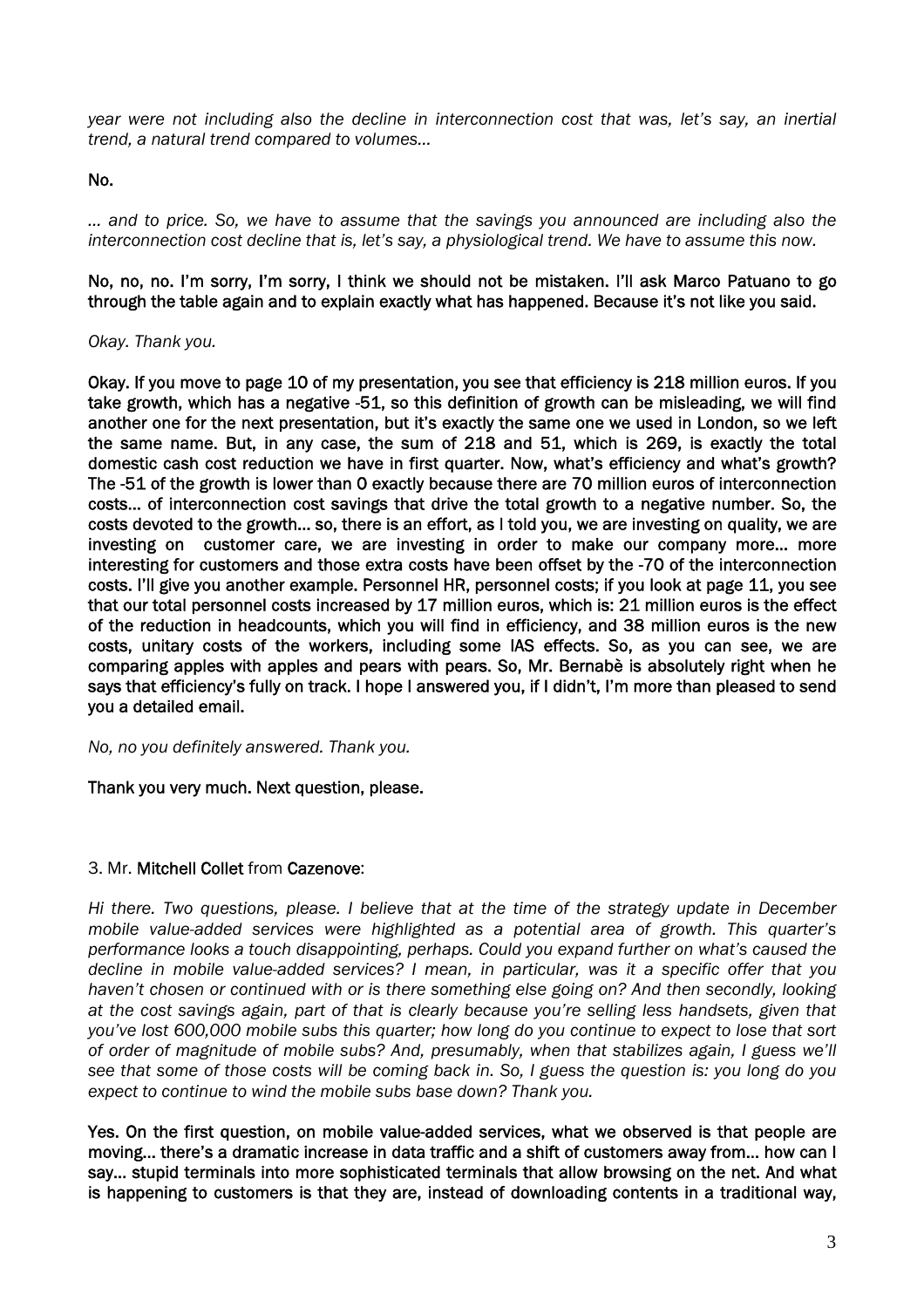they are browsing more intensely the net. Now, on this and on the terminals, I'd like now Oscar Cicchetti to answer more in detail.

Yes, I think that the first point is what Mr. Bernabè already mentioned, so let's say that the traffic on the net is migrating from wap to web, and this is the first point that we have to take into account. The second is that the traditional messaging, the sms, is… we had a decline in this item because, also as a consequence of the repricing, we had some, let's say, as I told you before, we had some turn in the segments that are very, very sms-intensive. So, in the next… in the next quarter, as Mr. Bernabè said, we are planning to relaunch a new offer that is targeting this segment. The… another point that is related with the decline in these services is the contentrelated revenues. As we announced last year, we put in place a very, very disciplined attitude in this area. So, we want to give… we want to deliver quality to our customers, so we want to… we want to avoid shocking bills to our customers, so we want to deliver to our customers what they are asking for. Thanks to that, we applied this in our delivery platform and we are sure than when a customer asks for a content, he's really willing to pay for it now. So, the reality… the important good news in this area is the continuous growth of the mobile browsing. Mobile browsing continues to grow and this I think is the important… the most important print that we are on the right track, taking into account that our market share in the data traffic in the mobile data users is more than 50%.

Let me add just one point on this, because I think it's very important from a strategic point of view. Well, first let me give you a few figures, because on the unit subscriber acquisition costs we had a decline of almost 15%, which is quite sizeable, and on the handsets we had a decline which is in the order of 40%. And your question, the question you asked on the future of this I must say very clearly that, personally, I think… now I don't know whether the competition will allow me to pursue this strategy till the end, but personally what I'm thinking is that subsidizing handsets and subsidizing the new generation of handsets is a suicidal kind of attitude on the side of the industry, because we're simply subsidizing the over the top layers to enter into our market at our own costs. So, my personal opinion is that if the industry wants to survive long-term, it has to completely dismiss the handset subsidization policies that have created lots of problems in the last few years and that will create even more problems with the intelligent terminals in the future. So, personally, I would like to cancel completely the subsidy. Of course, we will evaluate this according to the competition and to the competitive environment, but I hope that everybody understands that… that this is the case.

*So is it fair to say that you're continuing to lose subs until your competitors take a more rational approach to handset subsidies?* 

### That's exactly the point. And thank you for asking me this.

*And on the… the, sort of, the mobile backside of things, the wap-to-web migration you mentioned, presumably that will continue for a few quarters and then we'd expect it to annualize (…) out there?* 

### Yes, I think you're right, it's exactly what will be happening.

*Okay. Thank you.* 

Thank you very much. Next question, please.

4. Mr. Ottavio Adorisio from Société Générale :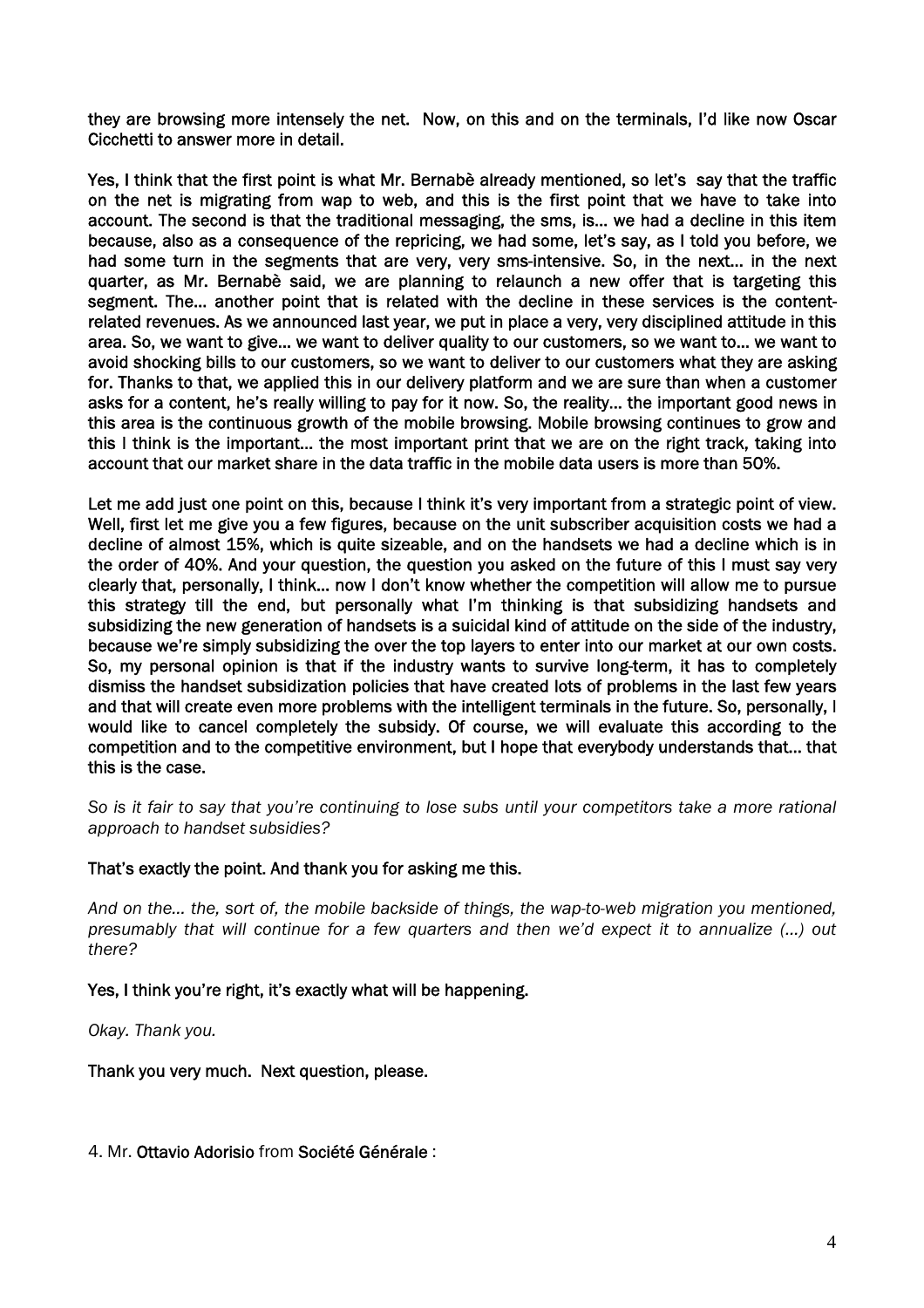*Good afternoon, gentlemen. It looks like today the call's mostly on mobile. So, I'd like to add a new question on that and following on the data, it looks as the cycle has taken a big (…) on your VAS or data growth, but so far it's been in the outgoing. So, the question is this: for how long, considering that your customers are becoming very price-aware and they're looking for free downloads from the web, how long could it be that your customers would not use voice over IP and what would TIM do to stop them from doing it? Thank you.* 

### Sorry, can you repeat? I did not understand what your question was.

*Basically, considering that on the data side we've seen that there's been a significant change on parts where most of your customers are becoming much more price-aware and looking for free downloads from the web, so basically have been impacted by the economy. So, considering that most of your revenues and your cash is basically made on the voice side, and considering that voice over IP is freely available on the network but so far has been stopped by operators, so the question is this: for how long could this be the case going forward? And how could TIM, basically, react?* 

Well, I think that there is a general problem for the industry there. Because I think that the kind of model that the industry has pursued over the past years in a period where terminals were of a different kind, has to be completely rethought, because… and the pricing policy has to be completely rethought that has let to bundling the… bundling the prices… the offering for different categories of consumers and competing on the price bundle. I think that with the increase in the data traffic, we are experiencing a data traffic growth which is really dramatic. I mean, we are seeing an increase of over 200% a year. So, that means that the problem is not volume, because what we're seeing is a dramatic increase in volume of traffic and services provided over the net. What we're seeing is that the pricing policies of the past of the telecom operators are not sustainable any longer. And we have to change the attitude, unless everybody wants to… to be completely taken away by what is happening on the market. I mean, the market's healthy in terms of… of what the customers want and the desire to download. The market is unhealthy when competitors don't think sufficiently of the long-term consequences of what they're doing in terms of pricing and in terms of bundling. Thank you very much.

Next question, please.

## 5. Mr. Andreas Bolumburu from BBVA:

*Hi, good afternoon. I have a couple of questions, if I may. The first one is: I was wondering if you could… if you could give us some more light on how your plan of a sale of non-core assets is going. Maybe you have some news or you could advance us something you got in handset? And secondly could you please give us some more visibility on your fixed broadband market, please? Thank you.* 

On the… on the disposal side, the process is in place; we are focusing our attention very much on this. I think that it's clear to say that we will give any news whenever this will be appropriate, given the kinds of procedures we have adopted in the different situations… situations. But, anyway, I think that we see… of course the market is complicated, but there's never the right timing to do things. And so, we are really handling the process with… with the best concentration that we have, and we are very careful and we will be giving details whenever it will be appropriate. Thank you very much. On the second question Mr. Cicchetti will answer.

Yes. About the broadband market, I think just a few items: the first is that the market continues to grow; if we look at the market growth in the first quarter, I think that our forecast for 2009 is absolutely... is absolutely in line. We forecasted more or less 1 million of net addition per year as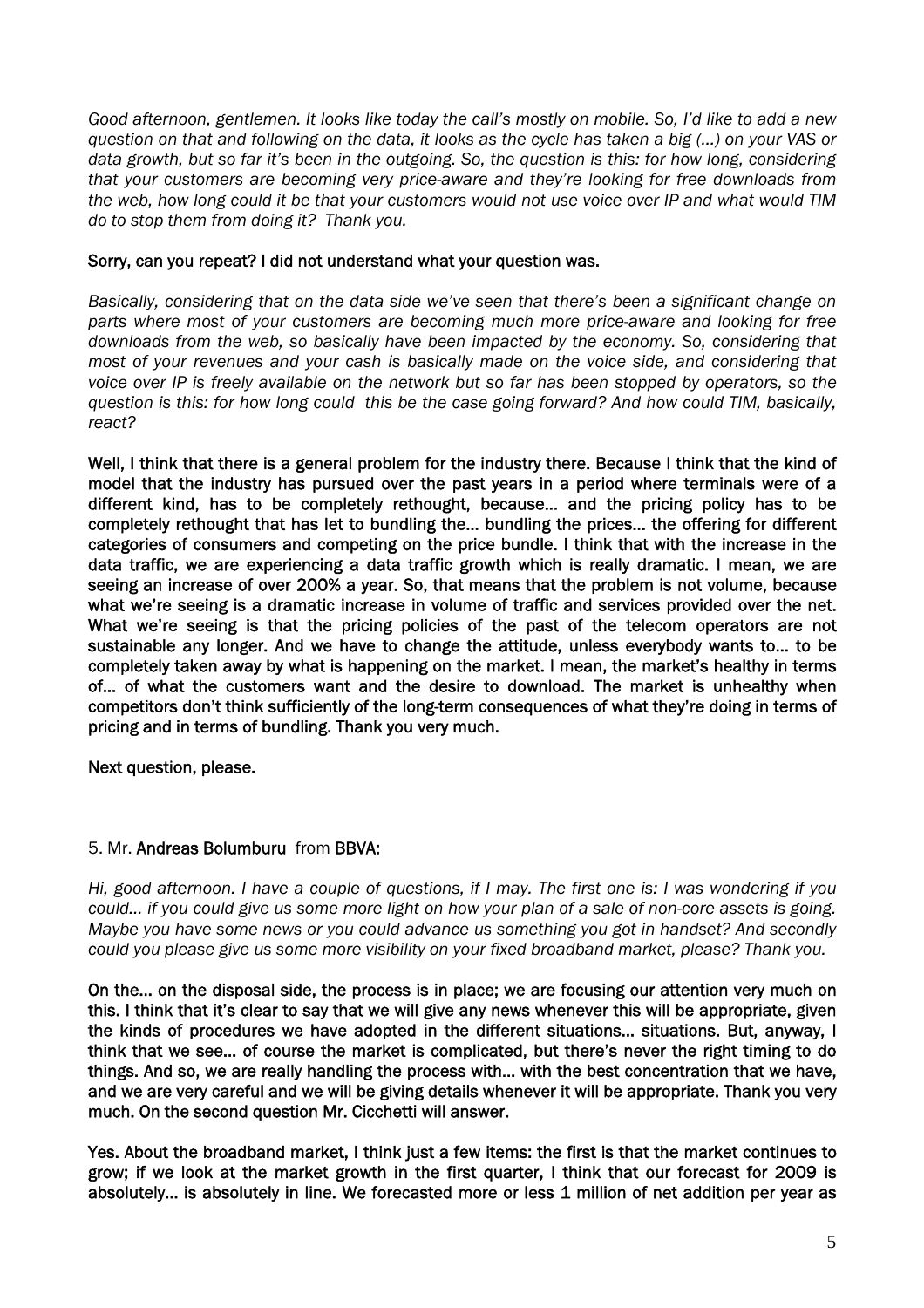the Italian market. The second is that the price in the market for the time being appears to be stable. The second is that our market share continues to be significant; so, we had, let's say, an important market share in the gross addition, we totaled a market share in net addition that is lower than our expectations, that is 25%, our target is around 40%, the other good news is that the ARPU per customer is… the average revenue per customer is increasing, so we are continuing to migrate the free customer base to flat customer base and thanks to that our ARPU is increasing.

*Okay. Thank you.* 

Next question, please.

### 6. Mr. James Britton from Nomura:

*Thank you very much. Just a couple of specific, detailed questions. Firstly on business pricing; there's a slide in Mr. Bernabè's presentation, on page 13, which highlights that prices are falling in the business and enterprise segment, yet… yet I think we were told the prices had been increased in mid… in the middle of last year for this business segment. So, can you just clarify if prices have now come down sufficiently to fully offset last year's price increases? The price increase's actually falling year-on-year. Secondly, I see personnel costs have gone up in the domestic business; can you just clarify what the minimum salary increases that you're having to put through? And then, thirdly, just a general question on balance sheet health: the market seems to be supporting stocks who restore balance sheet health through right issues at the moment: would it be fair to say that management of TI would prefer to have a stronger balance sheet in order to better deal with the competitive… the competitive risk in both the Italian and Brazilian markets? Thanks.* 

Let me ... let me turn to give you details... I thought I had given an answer on this on what is happening in pricing in the business sector, but perhaps Oscar Cicchetti can elaborate a little bit on this, and then I'll come back to the other two questions.

No, first of all, we… the repricing that we put in place last year was only for the prepaid customers. So, all the business segment, both small and medium enterprises and top clients are post-paid. And so we didn't price up in 2008; so, the price-down that we are seeing in the first quarter is the consequence, as I told you, of mainly two things: the first is that we are… we won an important contract in a very competitive environment for the public administration in the top segment; and the second is that we tried to lock in the customers in the business segment with an offer, that is Impresa Semplice, that puts together wireline, wireless and a package of ICT offers. In this Impresa Semplice offer we have a Tutto Compreso, that is a flat tariff for mobile; so, as you can see, we have, let's say, less… lower prices but higher volumes. So, in the business we didn't… sorry, let's say, in summary: we didn't price up last year, it's a clear strategy to lock in the customers with a convergent offer in order to get more value from the same market segments.

On the second question I'll ask… I'll ask Marco Patuano to answer.

Yes. You're right. There is a component which is salary increase, as I answered to our previous colleague; the net effect is the sum of two different… of three different components: the first one is the headcount reduction; the headcount reduction drove us to a saving of about 20 million euros, which is the result of the number of headcounts we have been able to lay off. I would like to remember that the costs for the layoff were already posted in the 2008 balance sheet. Now, we had a salary increase of about 2.4%, which accounts, more or less, for 20 million euros. So, we… in terms of cash cost, the balance between the two is zero. And then we have another effect, accounting approximately for 16 million euros, which is specifically an accounting issue. As you know, the IAS accounting principle, with reference to the late retirement allowances, requires a fair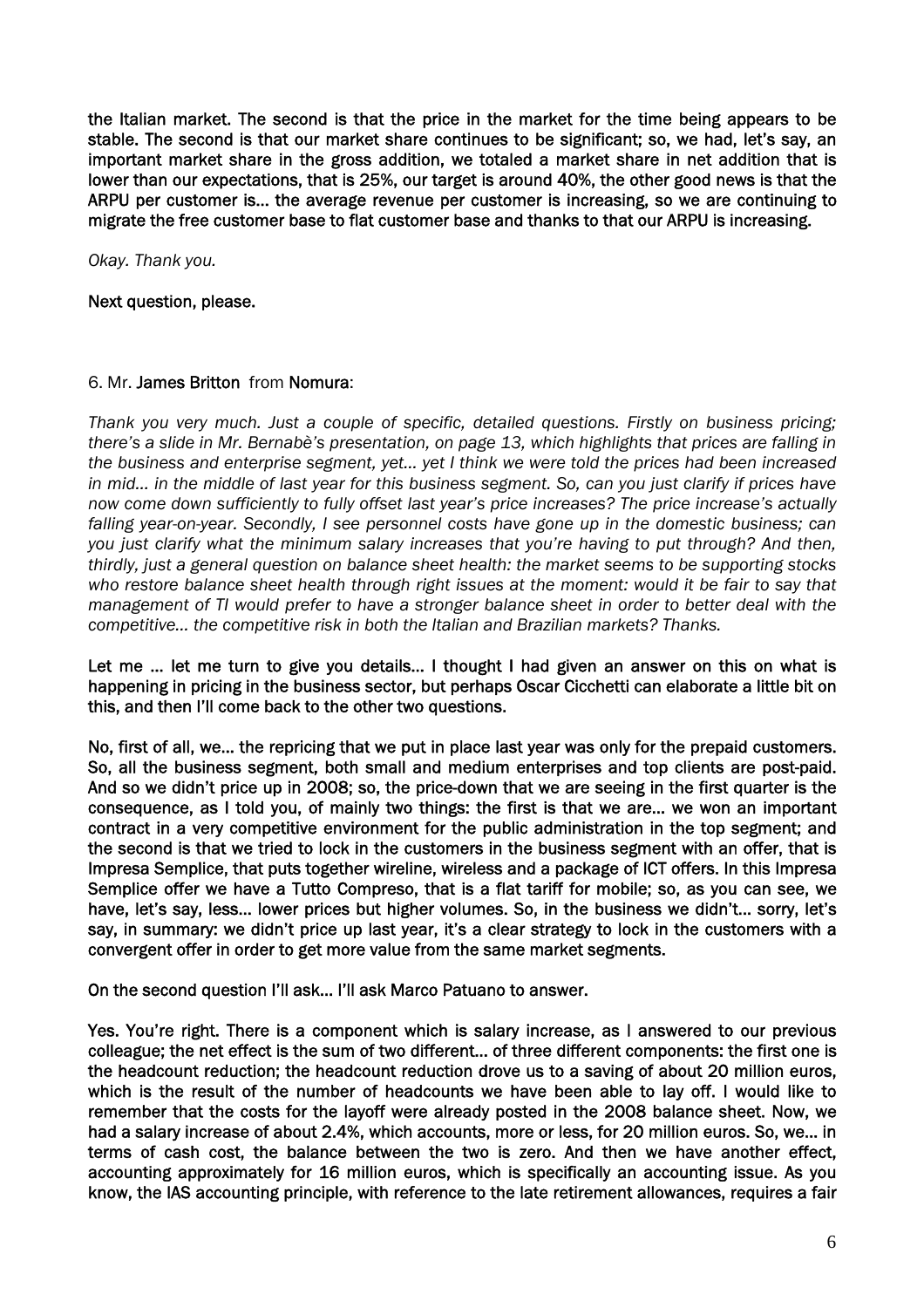value actualization of the projected cash-out that are already booked. And this is the delta cost that you see. So, there is a zero cash cost impact and if you look at the figure, there is, let me say, an accounting impact of about 16 million euros.

On the last question you asked, which is a fairly.. a fairly complicated question, I would answer in this way: I have already excluded several times that we need a rights issue, or a capital increase, but perhaps I think that this time it's worth to elaborate a little bit on this because of your… of your comment on the fact that the market seems to be… seems to be favoring companies that raise their capital. Of course this happens, as far as I understand, mostly in the banking and financial sector and not in other sectors, unless they are sectors really in trouble. So, we, as I said several times, we don't feel that we have problems of needing any safety net and therefore we don't want to dilute our shareholders. But, of course, there is a more… a very specific point: I think that and this… I'll give it to you as a personal opinion… I think that, under present circumstances, a rights issue could be justified only in the framework of a big strategic deal, something that is really transforming, something that changes the nature of the company. Now, for the time being, I don't see anything of this kind in my radar screen, which, of course, does not exclude that something crosses my radar screen, and therefore I reiterate: we don't need capital and we don't feel insecure, given the present circumstances, we have shown that we have the flexibility, we have the reactivity to counteract the present situation and therefore we don't feel the need for any safety net. The… the environment will be… if the environment changes at some point, because of strategic opportunities, we will consider them, but they are not in the radar screen right now.

*Thank you.* 

### 7. Mr. Jonathan Dann from JP Morgan:

*Oh, hello. My first question is: can you just confirm the headcount reduction? I think I misheard what Mr. Patuano was saying on headcount. Are you… Can you ,sort of… do you think the Q1 pace of reduction will expect similar per quarter for the rest of the year? And, secondly, it's a question on the potential further line rental unbundled line rental increase perhaps in 2011. Can you sort of update us on any negotiations with the regulator? And then, finally, I don't believe you… I think you didn't reconfirm the revenue guidance, but you did confirm the 900 million of opex and capex and you reconfirmed the EBITDA. Could you just sort of give your thoughts on how, if revenue is weak and the cost cutting targets are not increased, how will you meet EBITDA? Thanks very much.* 

#### Okay. I'll turn it to Marco Patuano, because I think I've given answers on all your questions, but perhaps Marco Patuano can elaborate a little bit better, and perhaps be clearer than I have been.

Well, first question was… maybe I was unclear on personnel costs. As I… as we have already said, we had a reduction in the number of employees… we are now, let me say, roughly speaking, 3700 people less than when we began this process. Of course, this is a permanent saving we will have, it will continue in the year. Yes, we will continue on the plan, but let me say that we are not on track, we are much more than on track, we are well in advance versus the original… the original plan. This saving offsets the salary increases that have been recognized, you know that every year there is a salary renegotiation and, of course, the salary increase is also something permanent. So, we have been able to offset a permanent cost increase with a permanent cost decrease. Then, you asked… I'll try to answer to the revenue guidance, and then I'll leave... The group, as we said, the group is focused on… on profitability and cash-flow generation, deleveraging; so, we have demonstrated that we are flexible enough to preserve those targets over and beyond the top line trend; as you saw, we gave in London a guidance of domestic cash cost of revenues at the end of the three years of around 67% and today we are at around 68%; so, we are well on track. So, it's a matter of fact that in this moment there is a higher care for telecommunications spending; and this is evident at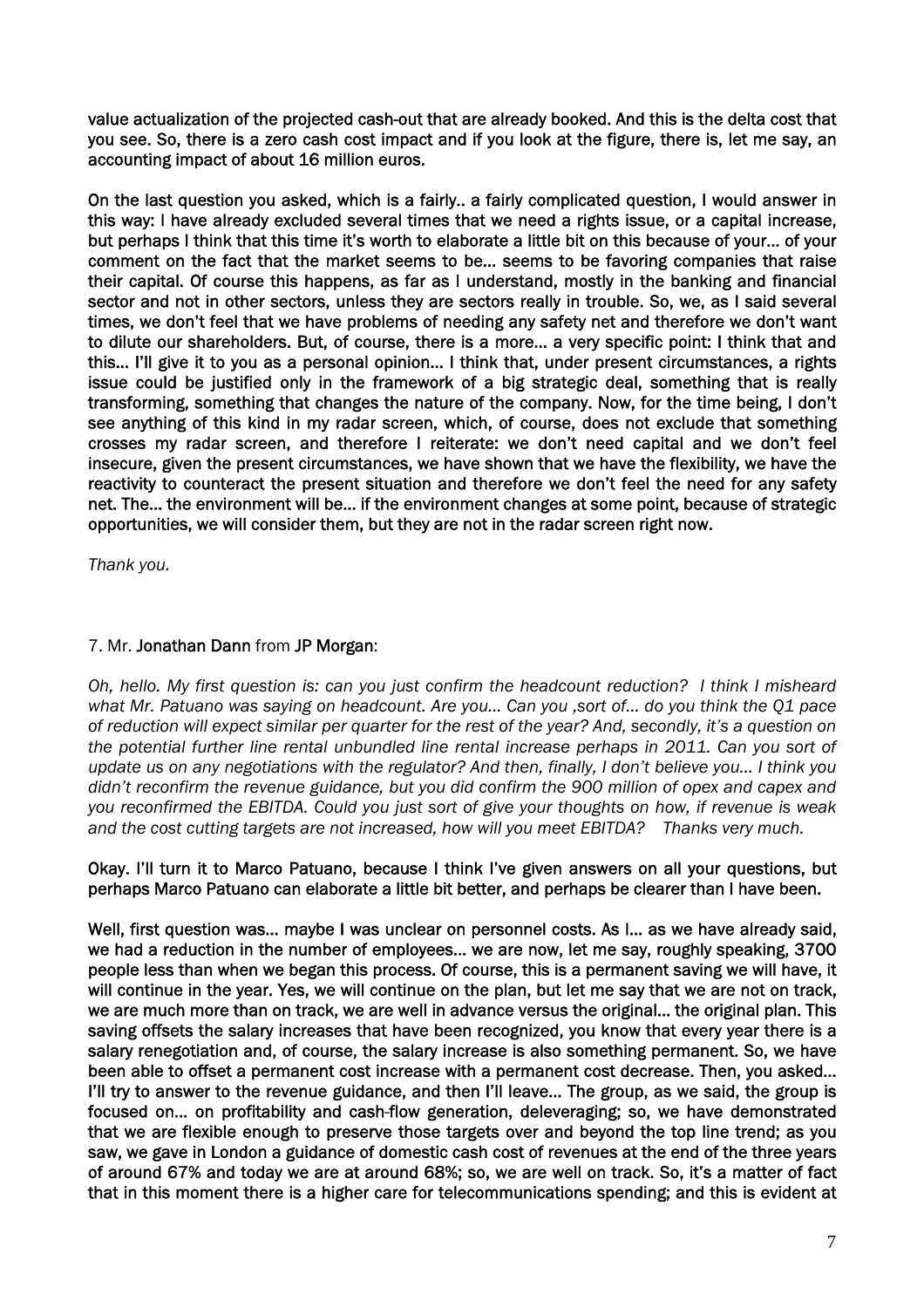the two opposite ends of the social pyramid: so, there are the business customers and there are the low spenders. So, what we are doing is to try to stimulate in a totally different way: consumers are totally different from business customers. So, we are adopting a very different strategy: with the consumers we are working in order not to decrease prices because once you decrease prices it's very hard to increase them and with the business customers we're working in order to lock in the customers and this is the most important effort we're doing. So, you see how the reorganization of our business, our sales approach is extremely well… is extremely important in this specific moment. So, with EBITDA we are absolutely confident we can achieve the high-profitability range in the domestic market, as we told you several times, we are well on track on the cost saving plan and so, we are… we said that protecting profitability, generating cash-flow and deleveraging are our priority and we strongly confirm that profitability, cash-flow and deleveraging will come.

Okay. On the monthly rental fee, the answer is that we're not envisaging any further increase in the monthly rental fee. Next question, please. I think that the next question will be the last question.

### 8. Ms. Micaela Ferruta from Intermonte SIM:

*Good evening. Micaela Ferruta from Intermonte SIM. I have three questions, if I may. The first one is on fixed: do you think that a double-digit growth in ICT revenues is sustainable also in the second half of the year? When the comparison gets tougher and the current economic environment? The second is regarding the fact that press reports that AGCOM and the antitrust have opened an investigation on sms pricing, which, at least before promotions, in Italy's higher than the limit set by the European authority? So, any idea on the timing of this proceeding and the potential impact if such reduction were to be implemented? And, finally, if I can ask a very quick comment on what your thoughts are on the impact that (…) is having, if any, on both the mobile and fixed data markets? So, meaning broadband, the integrated broadband offer. Thank you.* 

#### On the regulatory front, I'll ask Mr. Talotta, the Chief Regulatory Officer, to answer.

Thank you very much. Good morning. In 2008 AGCOM and AGCM, the two Italian antitrust authorities, launched a joint investigation on the sms, mms and mobile data services, with the aim of verifying the competitiveness of the retail market and the transparency of the information provided to customers. Telecom Italia sent its contribution to the authorities, highlighting that the dynamic nature of the competition that characterizes these services were the effective prices suffered from the spreading of promotional offers, car services and consumer bundled. The process is still ongoing, and it's expected to be closed by May 2009, as you read in the newspapers today or yesterday, with a joint statement of AGCOM and AGCM. This investigation should not lead to the regulation of the sms termination rate. The market can be regulated only after a full market analysis process, but Telecom Italia doesn't expect AGCOM to start a market analysis on sms termination rate in 2009.

Thank you, Mr. Talotta; Oscar Cicchetti.

Yes. Two questions: the first is about our growth in IT. I think that when we think about the penetration from a telco operator in the IT market, the problem is that we are a newcomer. So, let's take into account that we have less than 15% of the market share in IT. So, to that extent, there is absolutely room for growth and this room comes essentially from the transformation of two things: first the networks, that are getting intelligent and broadband and the second is because IT is changing its paradigm, because the new information technology based on data center, based on software as a service, are becoming a reality, and to that extent we have room for growth in those new markets. So, I can confirm that we feel on track for the IT plan. The second is about the convergence; you know, Franco Bernabè in his presentation spent a few words on the most